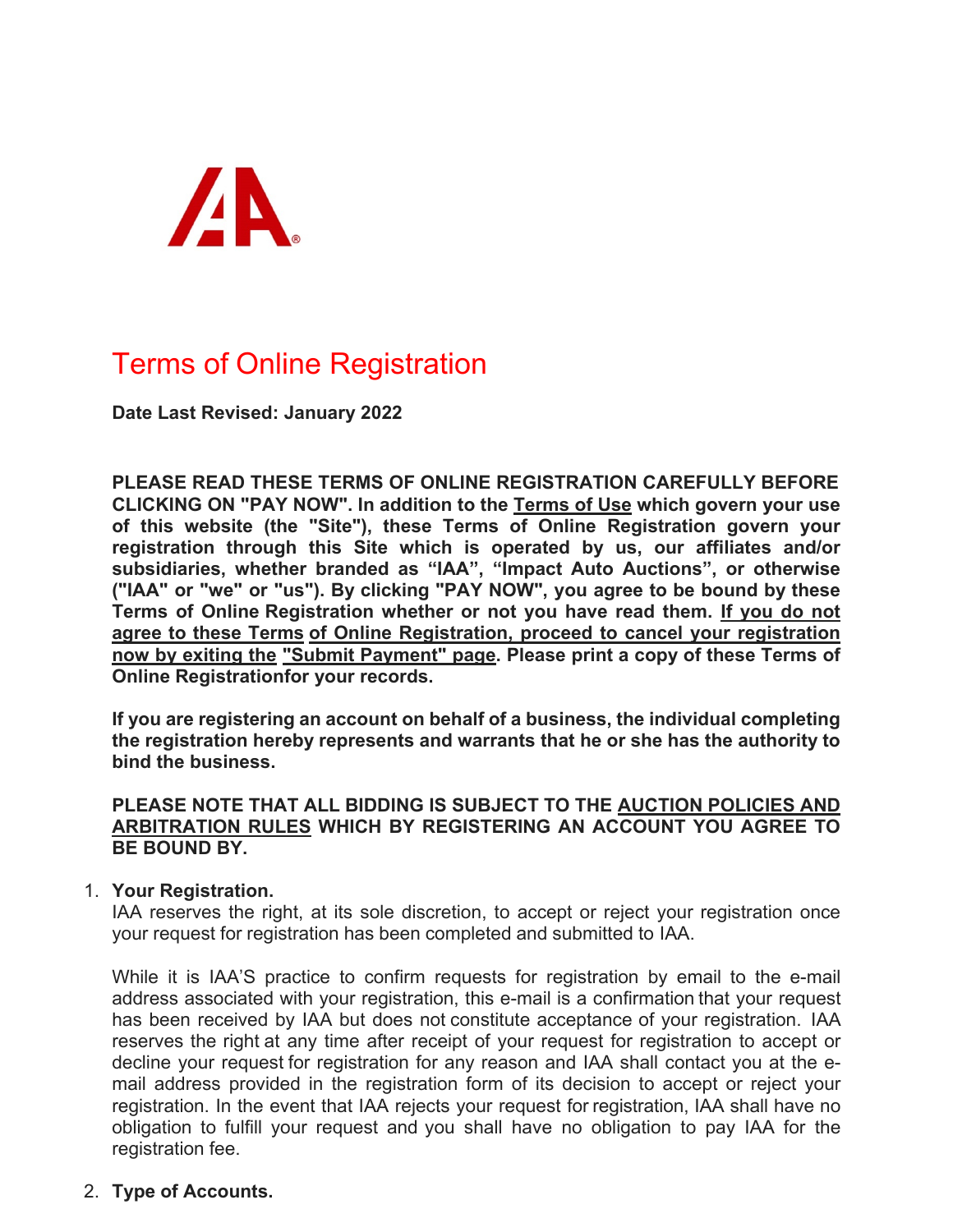There are four different types of account: free account, public account, licensed business buyer (non-dealer) account and licensed business buyer (dealer) account. These accounts have the following attributes:

#### Free Account

The free account gives you the privileges to set up a watch list in order to search and view vehicles.

#### Public Account

The public account has all the privileges of a fee account plus access to public auctions and the ability to bid onsite at an applicable branch in the provinces of Alberta , British Columbia and Manitoba.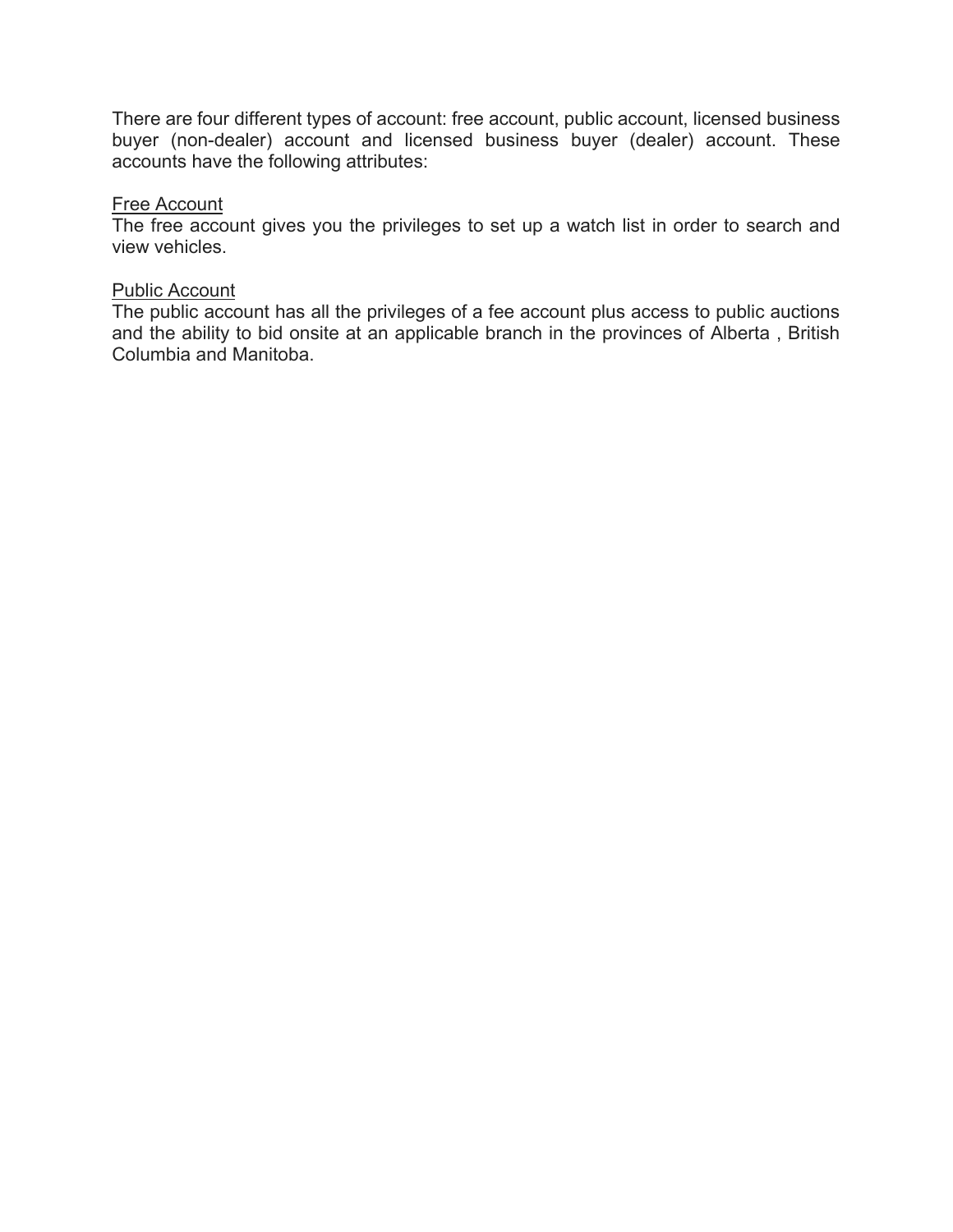# Licensed Business Buyer (Non-Dealer) Account

The licensed business buyer (non-dealer) account has all the privileges of a free account, plus access to all online and site auctions to bid for and buy vehicles. You must be an auto wrecker, body shop, auto parts supplier or rebuilder and provide proof of a business license to register for this type of account.

# Licensed Business Buyer (Dealer) Account

The licensed business buyer (dealer) account is for dealers and has all the privileges of a free account, plus access to all online and site auctions to bid for and buy vehicles. You must provide proof of a business license to register for this type of account. \*\*\*

All online bidding using AuctionNow<sup>TM</sup> are subject to the terms and conditions relating to AuctionNow™ set out in the Auction Policies and Arbitration Rules.

# 3. **Changes to Attributes of Accounts.**

IAA shall have the right to change the attributes of each account and the rights granted to you in respect of each account at any time. All such changes will be effective upon posting on this Site. IAA shall have no obligation to provide you notice of such changes and it is your obligation to regularly visitthis Site to view any such postings.

# 4. **Price and Method of Payment.**

The pricing for the various accounts are as follows:

Free Account: Free

Public Account: \$200 annual fee with an annual renewal fee of \$100

Licensed Business Buyer (Non-Dealer) Account: \$200 with an renewal fee of \$100 Licensed Business Buyer (Dealer) Account: \$100 with an annual renewal fee of \$50 Fees, including renewal fees, are subject to change by IAA.

You agree to pay IAA the fee set out above based on the account selected by you and all applicable annual renewal fees (collectively the **"Fee"**). The Fee is quoted in Canadian dollars and includes all applicable taxes.

Payments may be made using credit cards, or cash at your local branch. You authorize IAA (and IAA'S designated payment processor) to charge the applicable card provided by you to IAA for the Fee and you represent and warrant that you are the cardholder of the applicable card. If your card is rejected by the card issuer, your registration shall not be processed and IAA shall have no obligation to grant you the rights of a registered user for any account to which a fee applies. IAA or its payment processors shall have the right to charge your credit card for the Fee once your registration is activated. Renewal fees shall be applicable on each anniversary of your registration, and the applicable renewal fee shall be payable by you to IAA on the date of your first vehicle purchase during the applicable annual renewal period, unless your account is cancelled in accordance with these Terms of Online Registration.

# 5. **Term and Cancellation.**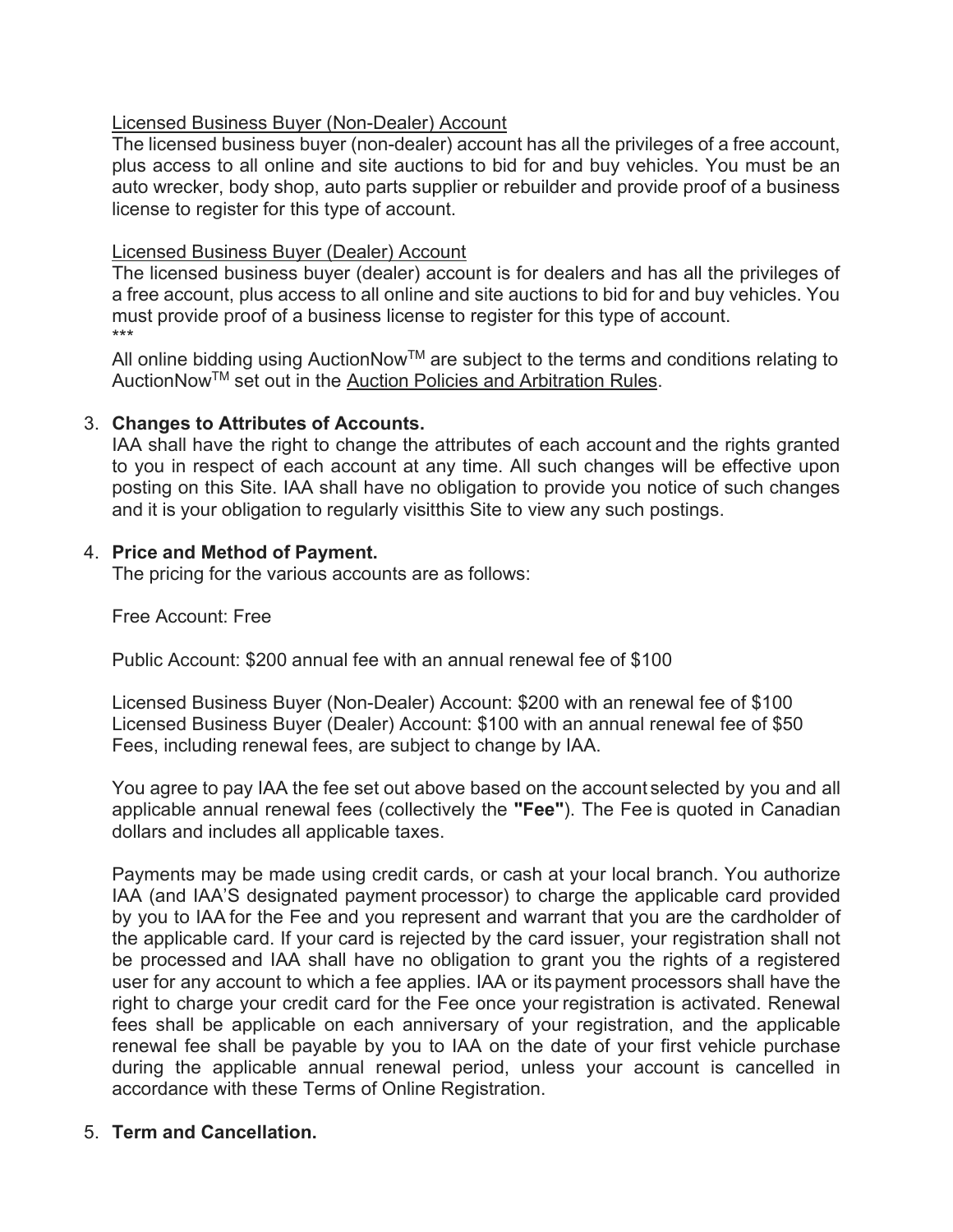The initial term of your registration is for a 12 months period commencing on the date that your account is activated by IAA.

Your account shall automatically be renewed for successive 12 months renewal terms at the annual renewal fee set out above unless you notify IAA at buyerservices  $ca@iaai.com$  of your intention to cancel your account by no later than 30 days prior to your original renewal date.

You may cancel your account at any time by providing IAA notice at buyerservices  $ca@iaai.com$ . In the event of such cancellation, IAA shall not charge you any Fee in respect of any subsequent renewal terms. However, the fee previously paid by you in respect of the annual term during which the cancellation occurs shall be non-refundable. In addition, certain Canadian jurisdictions may provide you specific cancellation rights; IAA shall respect allsuch applicable laws.

IAA shall have the right to cancel your account at any time. In the event of such cancellation, the Fee previously paid by you to IAA in respect of the annual term during which the cancellation occurs shall be refunded to you by IAA on a pro-rata basis.

For information on how IAA collects, uses or discloses the personal information you may provide on this Site, read our Privacy Policy

#### 6. **Your Account and Password.**

As part of the registration process, you will be provided with a login ID, password and, if applicable, Buyer Number. You agree that the information you supply during that registration process will be accurate and complete and that you will not register under the name of, nor attempt to access the Service (as defined in the Terms of Use under the name of, another person or entity. If IAA has reasonable grounds to suspect that information you provide as part of your registration is untrue, inaccurate, not current or incomplete, IAA has the right to suspend or terminate your account and refuse any and all current or future use of the Service or other products and features (or any portion thereof). You are responsible for maintaining the confidentiality of your login ID, password and Buyer Number, and for all activities that occur under your account, and you agree to hold IAA harmless for any costs incurred in connection therewith. You shall be liable for losses and damages incurred by IAA due to the unauthorized use of your account. If you discover or suspect any unauthorized use of your login ID, password or Buyer Number or any other breach of security of your account, you agree to immediately notify IAA'S Online Customer Support. IAA is not responsible for any loss or damage arising from your failure to protect or to keep confidential your login ID, password or Buyer Number.

You may not transfer your account to someone else.

Unless stated otherwise in Section 5, the Fee is non-refundable.

#### 7. **Disclaimers of Warranties.**

THE FOLLOWING DISCLAIMERS SHALL APPLY TO THE MAXIMUM EXTENT PERMITTED BY APPLICABLE LAWS. IF YOU ARE A CONSUMER RESIDING IN A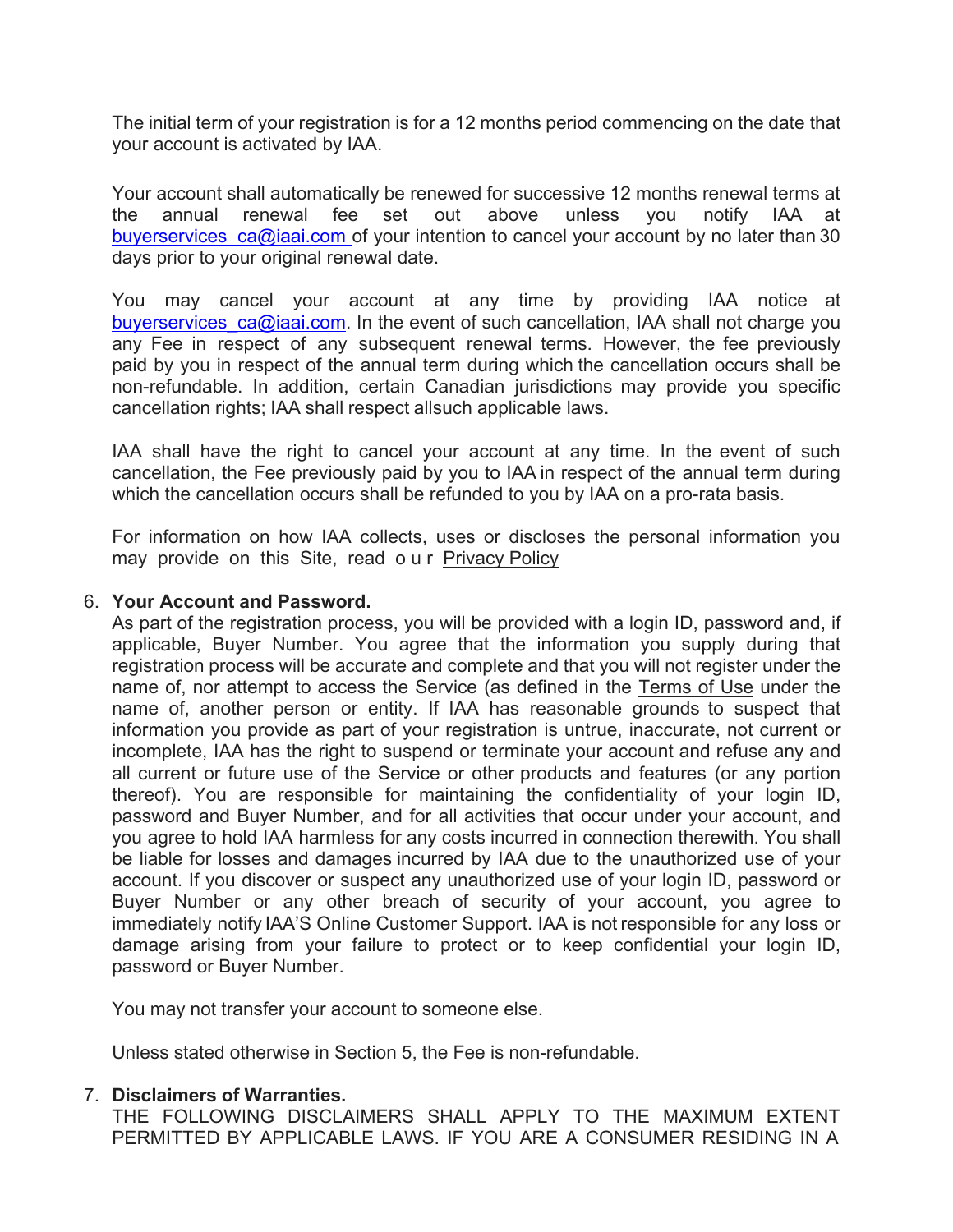JURISDICTION THAT DOES NOT PERMIT SUCH DISCLAIMERS, INCLUDING QUEBEC, SUCH DISCLAIMERS SHALL NOT APPLY TO YOU.

YOUR ACCOUNT AND ALL FEATURES PROVIDED THROUGH THE ACCOUNT ARE PROVIDED ON AN "AS IS" AND "AS AVAILABLE" BASIS WITHOUT ANY REPRESENTATIONS, WARRANTIES OR CONDITIONS OF ANY KIND, WHETHER LEGAL, EXPRESS OR IMPLIED, ARISING FROM STATUTE, COURSE OF DEALING, COURSE OF PERFORMANCE, USAGE OF TRADE OR OTHERWISE, INCLUDING WITHOUT LIMITATION WARRANTIES AND CONDITIONS OF MERCHANTABILITY, QUALITY AND FITNESS FOR A PARTICULAR PURPOSE, TITLE OR NON-INFRINGEMENT OF THIRD PARTY RIGHTS.

## 8. **Limitation of liability.**

THE FOLLOWING LIMITATIONS SHALL APPLY TO THE MAXIMUM EXTENT PERMITTED BY APPLICABLE LAWS. IF YOU ARE A CONSUMER RESIDING IN A JURISDICTION THAT DOES NOT PERMIT SUCH LIMITATION, INCLUDING QUEBEC, SUCH LIMITATIONS SHALL NOT APPLY TO YOU.

IN NO EVENT SHALL IAA OR ITS AFFILIATES OR THEIR DIRECTORS, OFFICERS, EMPLOYEES, AGENTS, MANDATARIES OR REPRESENTATIVES (COLLECTIVELY, THE **"IAA PARTIES"**) BE RESPONSIBLE OR LIABLE TO YOU OR ANY THIRD PARTY FOR ANY INDIRECT, SPECIAL, INCIDENTAL, CONSEQUENTIAL, EXEMPLARY OR PUNITIVE DAMAGES DIRECTLY OR INDIRECTLY ARISING FROM, RELATED TO OR RESULTING FROM THESE TERMS OF ONLINE REGISTRATION, YOUR REGISTRATION, YOUR ACCOUNT, YOUR BID ON THIS SITE OR FROM THE USE OF, OR THE INABILITY TO USE, SERVICES PROVIDED ON THIS SITE, INCLUDING, WITHOUT LIMITATION, DAMAGES FOR LOSS OF PROFITS, ANTICIPATED PROFITS, BUSINESS, GOODWILL OR REVENUE, BUSINESS INTERRUPTION, LOSS OF DATA OR SALE, COST OF SUBSTITUTE PRODUCTS OR SERVICES.

THE IAA PARTIES' AGGREGATE LIABILITY BASED UPON OR RESULTING FROM THESE TERMS OF ONLINE REGISTRATION, YOUR REGISTRATION, YOUR ACCOUNT, YOUR BID ON THIS SITE OR FROM THE USE OF, OR THE INABILITY TO USE, SERVICES PROVIDED ON THIS SITE SHALL IN NO EVENT EXCEED THE TOTAL ANNUAL FEES PAID BY YOU TO IAA IN RESPECT OF YOUR REGISTRATION IN THE YEAR IN WHICH THE EVENT GIVING RISE TO DAMAGES OCCURED.

THE FORGOING EXCLUSIONS AND LIMITATION SHALL APPLY REGARDLESS OF THE FORM OF ACTION, WHETHER IN CONTRACT, TORT (INCLUDING NEGLIGENCE AND EXTRA-CONTRACTUAL LIABILITY), CIVIL LIABILITY OR OTHERWISE, AND EVEN IF ANY IAA PARTIES HAS BEEN ADVISED OF THE POSSIBILITY OF SUCH DAMAGES.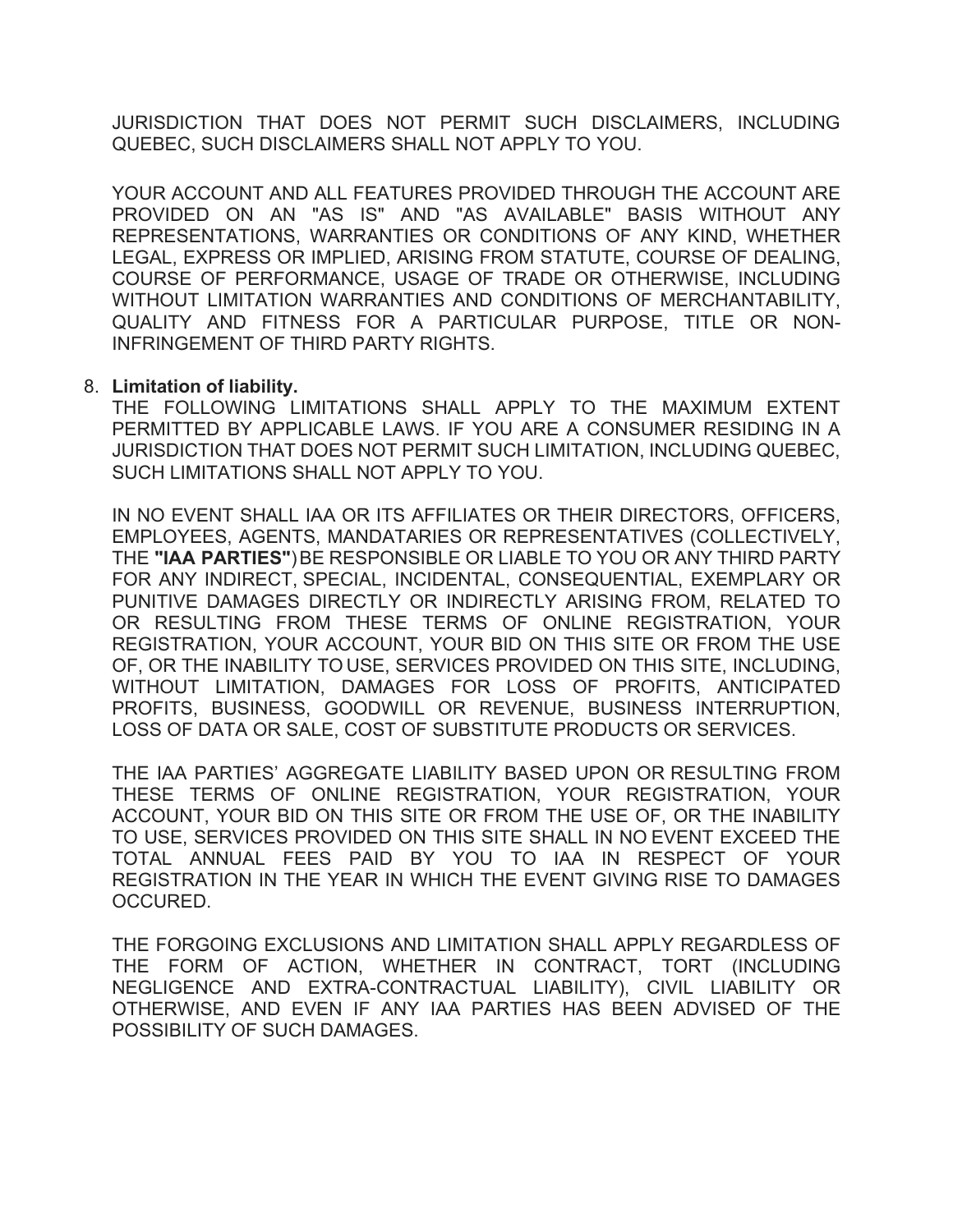## 9. **Governing Law and Venue.**

Except to the extent that the laws of your jurisdiction prohibit this choice of governing law and choice of venue provision (such as if you are a consumer residing in Quebec), (i) the laws of the province of Ontario shall govern these Terms of Online Registration and any claim or dispute arising out of or relating to these Terms of Online Registration, without giving effect to any principles of conflicts of laws and (ii) you agree to bring any claims against IAA exclusively in the courts of Ontario.

You may not assign or otherwise transfer these Terms of Online Registration and/or your account, in whole or in part, without the prior written consent of IAA.

IAA'S failure to act on any breach of any provision hereof shall not be construed as a waiver of the enforcement of any provision unless IAA agrees to such waiver in writing.

If any portion of these Terms of Online Registration is deemed unlawful, void or unenforceable, that portion shall be deemed severable and shall not affect the validity or enforceability of the remaining provisions.

Any notices or acknowledgements that are specified in these Terms of Online Registration may be made using any contact information provided by you. You specifically consent to receive communications from us electronically via any e-mail address you provide and agree that such electronic communications satisfy any legal requirement that such communications be in writing.

## 10.**Language**

The parties have expressly requested that these Terms of Online Registration and all documents related thereto be drafted in English. Les parties ont demandé que cette convention ainsi que tous les documents qui s'y rattachent soient rédigés en anglais.

## 11.**Changes to the Terms of Online Registration.**

IAA may at any time modify these Terms of Online Registration, all in accordance with applicable laws. Any modification will be effective upon posting. Your continued use of your account following posting of any revised Terms of Online Registration will constitute acceptance of the modified terms. You are responsible for periodically checking and reviewing any such modifications that are posted on this Site.

#### 12.**How to Contact IAA.**

We are located at: IAA, 90 Burnhamthorpe Rd. W, Suite 1206, Mississauga, ON L5B 3C3 535

You can also reach us at: English 289-374-3919; French 450-452-4043 ext:241 and buyerservices ca@iaai.com

## 13.**Entire Agreement and Conflict.**

The Auction Policies and Arbitration Rules that govern our auctions, the Terms of Use which govern your use of this Site together with these Terms of Online Registration constitute the entire agreement between you and IAA with respect to your use of, and registration and bidding on, this Site and supersede any prior